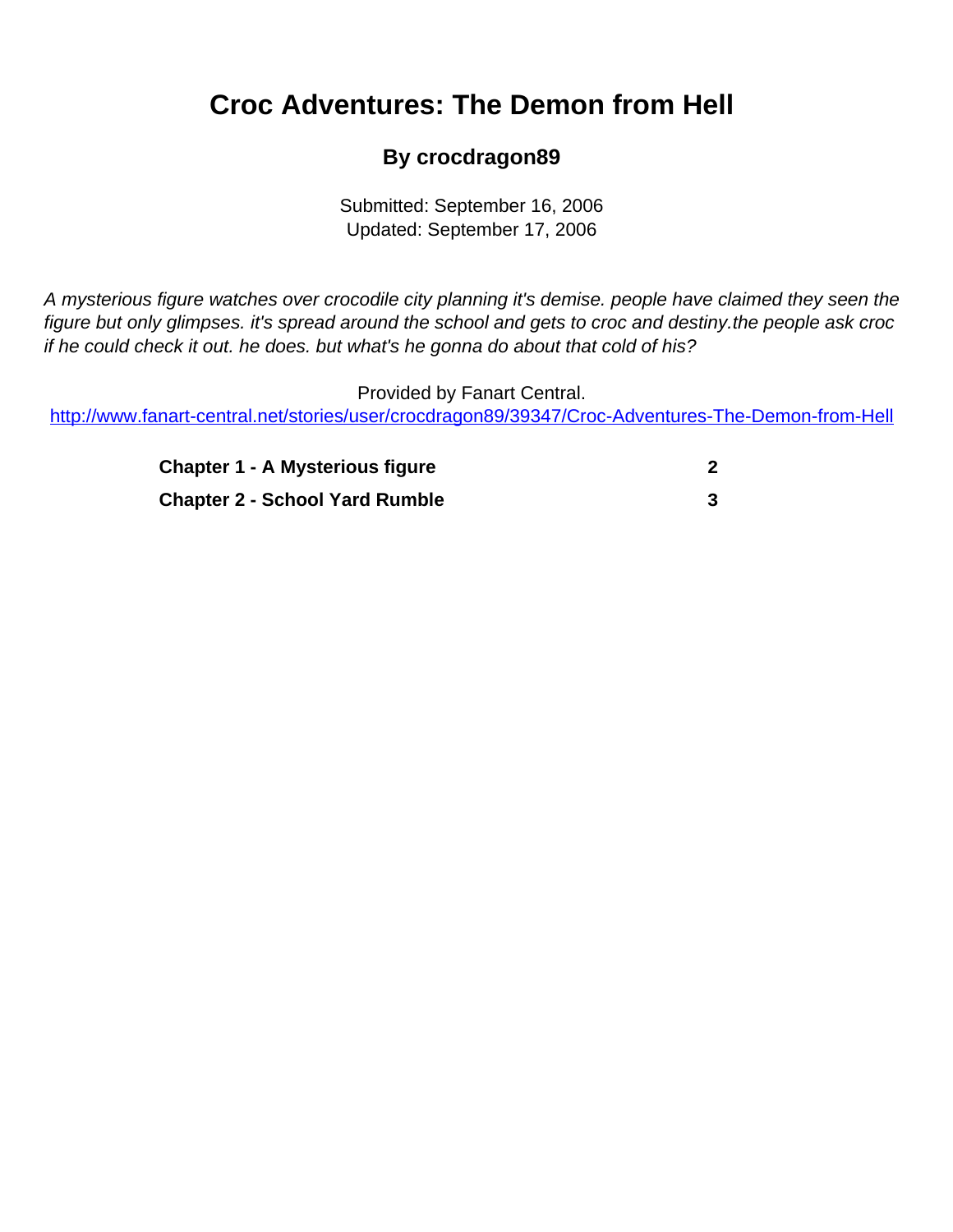## **1 - A Mysterious figure**

<span id="page-1-0"></span> It was dark, very dark, pitch black really. Not only was it dark it was quiet and it was raining. Thunder flashed in the distance and you could see a glimpse of a figure. the figure stood on a cliff watching the city known as Crocodile city. the figure watched with hatred and rage in his eyes. he stood cloaked in his raggedy cape. it coverd his face and mouth. he clentched his fists tightly. drawing blood from his palm. "they will die..they will all die under my hands..." he said coldly (anyone know bankostsu from inuyasha? you all know his voice right? Matt Hill i beleive is the voice actor, well pretend that this is the voice for this character) The thunder flashed once more and the figure was gone...

 The very next day. the ground was wet and puddles were scattered all over the place. Trees dripped with water. and the sky was blue. some dark clouds lingered from the past storm. The sun being covered by them. So it wasn't as bright as it normally would be. "Croc!" called a voice. Croc Takayama stood. his black school uniform on. the front partly opened showing his white shirt underneathe, his hands shoved in his pockets and his back pack on his back, he turned towards Destiny, a black wolf furrie. On the top of her head to her neck was brown hair. she had bright green eyes. her black bushy tail waved behind her has she ran. She stopped in front of him. She too wore a uniform but it wasn't what you'd expect it to be, a skirt with a white shirt nu uh she wore black pants with a long sleaved shirt that had a heart right in the middle. Her back pack held in one of her hands. "You haul your scalie tail back to the house right now!" she demanded. Croc just looked away and snorted. " What for?" Destiny sighed and poked croc in the nose...or snout..w/e.. "you're sick! you can't go to school when you're sick!" Croc just pushed her hand away. " so. it's just a cold...not like it's gonna do anythin..." Destiny just looked at him like he was stupid. "It's gonna get worse if you don't do anything about it!" Croc shrugged not really caring. "i'll be fine." he turned and started walking down the street. Destiny was gonna say something but decided against it and followed him. "sooner or later he's gonna learn to listen to me"